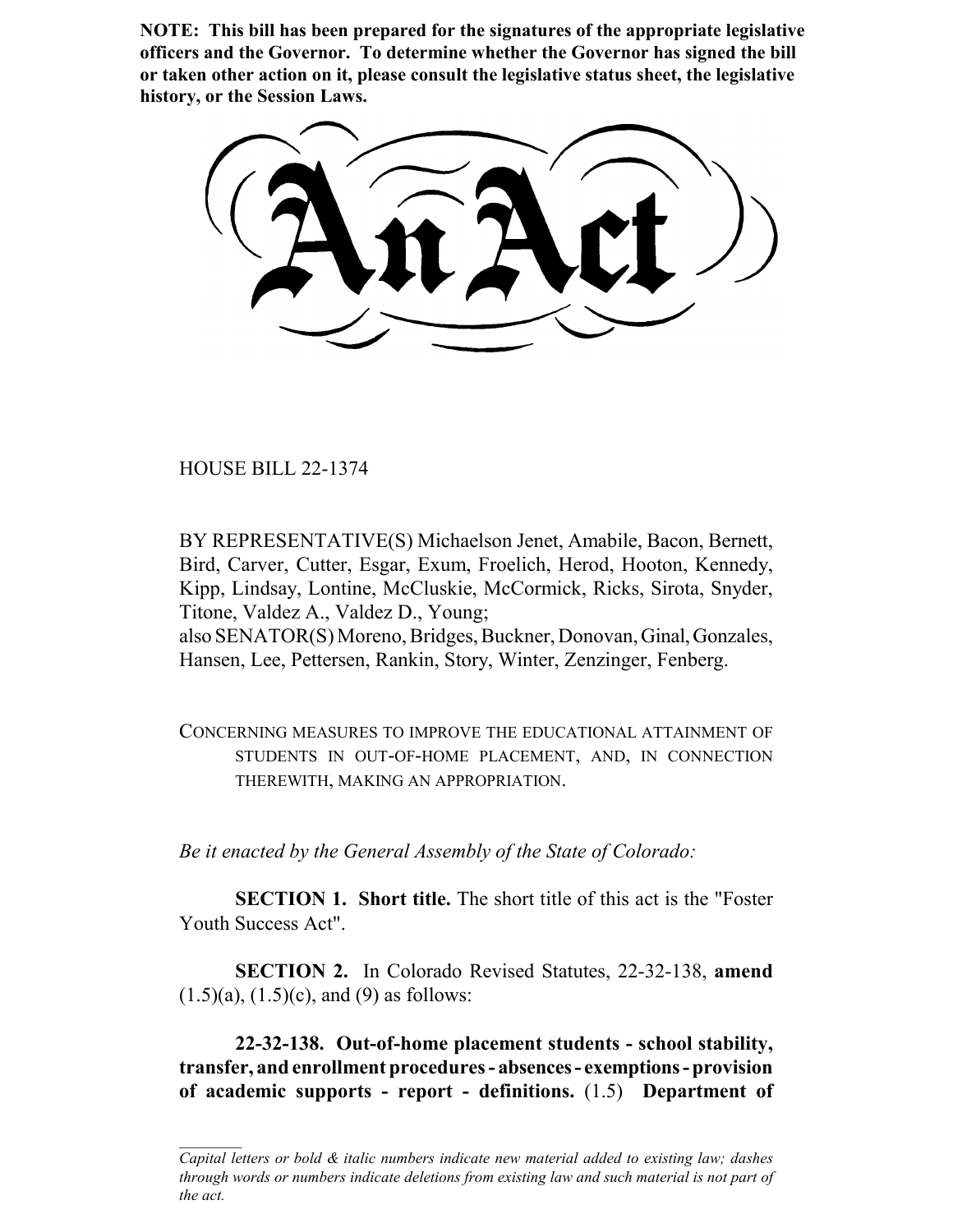**education foster care education coordinator - creation and duties.** Subject to available appropriations, the department of education shall hire a full-time foster care education coordinator who has the following duties beginning in the 2019-20 fiscal year:

(a) (I) Providing training and professional development to address needs associated with implementation of state and federal mandates relating to foster care education.

(II) AT A MINIMUM, ON AN ANNUAL BASIS, THE DEPARTMENT OF EDUCATION SHALL PROVIDE PROFESSIONAL DEVELOPMENT OPPORTUNITIES FOR:

(A) LOCAL EDUCATION AGENCY PERSONNEL, INCLUDING LOCAL CHILD WELFARE EDUCATION LIAISONS, TO ASSIST IN IDENTIFYING AND ENSURING THE EDUCATIONAL RIGHTS AND LEGAL REQUIREMENTS OF CHILDREN AND YOUTH IN FOSTER CARE, AS SPECIFIED IN THE FEDERAL "FOSTERING CONNECTIONS TO SUCCESS AND INCREASING ADOPTIONS ACT OF 2008", PUB.L. 110-351, AS AMENDED; THE FEDERAL "ELEMENTARY AND SECONDARY EDUCATION ACT OF 1965" (ESEA), 20 U.S.C. SEC. 6301 ET SEQ., AS AMENDED; AND THIS SECTION. PARTICIPATION IN THIS TRAINING IS MANDATORY FOR NEW CHILD WELFARE EDUCATION LIAISONS AND MUST BE TAKEN AT LEAST ONCE EVERY TWO YEARS AFTER THE INITIAL TRAINING.

(B) RELEVANT COUNTY PERSONNEL, INCLUDING COUNTY CASEWORKERS, TO ASSIST IN IDENTIFYING AND ENSURING THE EDUCATIONAL RIGHTS AND LEGAL REQUIREMENTS OF CHILDREN AND YOUTH IN FOSTER CARE, AS SPECIFIED IN THE FEDERAL "FOSTERING CONNECTIONS TO SUCCESS AND INCREASING ADOPTIONS ACT OF 2008",PUB.L. 110-351, AS AMENDED; THE FEDERAL "ELEMENTARY AND SECONDARY EDUCATION ACT OF 1965" (ESEA), 20 U.S.C. SEC. 6301 ET SEQ., AS AMENDED; AND THIS SECTION. PARTICIPATION IN THIS TRAINING IS MANDATORY FOR NEW COUNTY CASEWORKERS AND MUST BE TAKEN AT LEAST ONCE EVERY TWO YEARS.

(c) Coordinating with the department of human services and other agencies, as necessary, INCLUDING TO ENSURE THAT DATA IS SHARED IN ACCORDANCE WITH SUBSECTION (9) OF THIS SECTION;

(9) (a) The department of education and the department of human services shall enter into a data-sharing agreement that ensures that

## PAGE 2-HOUSE BILL 22-1374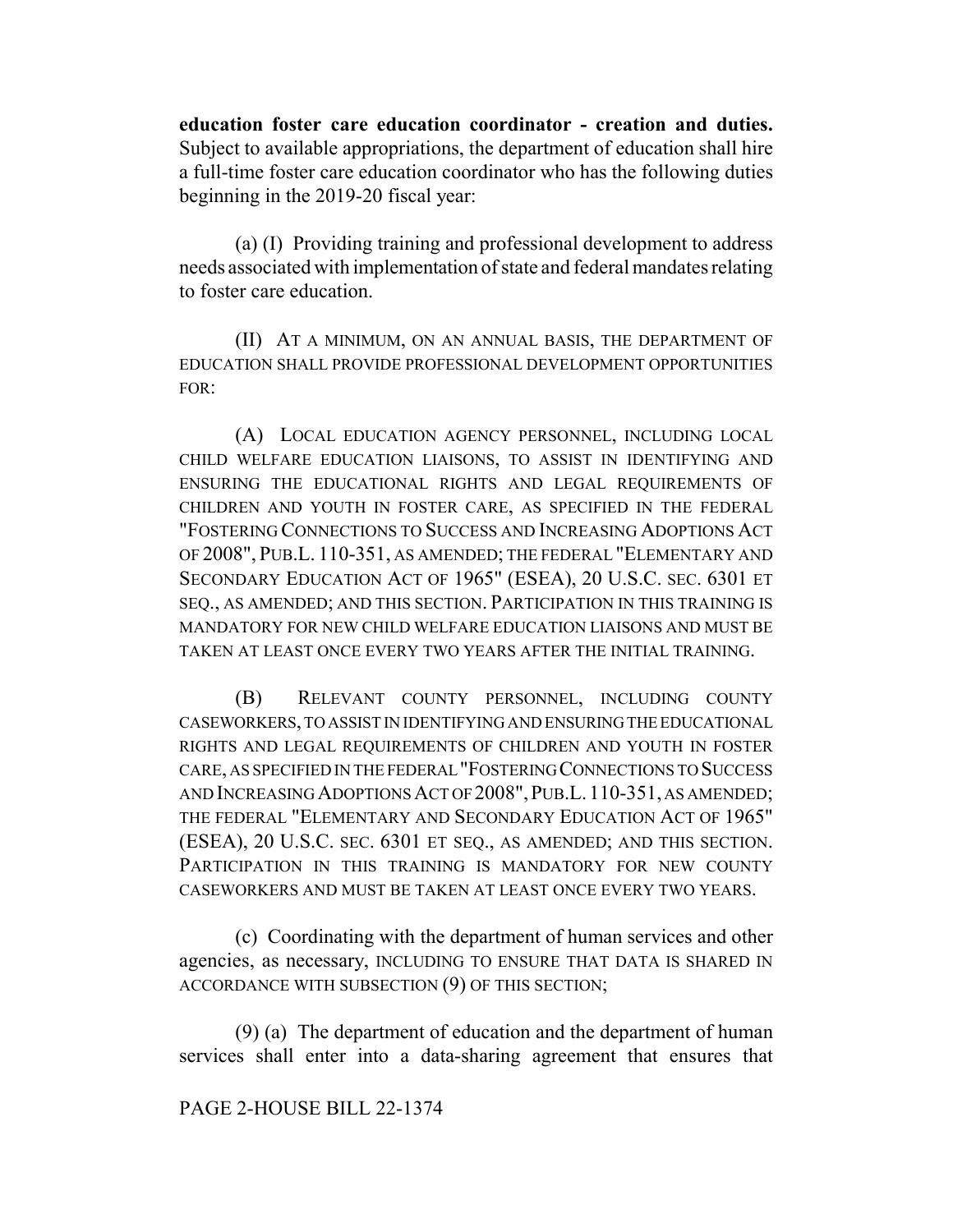individual data relevant to students in out-of-home placement is shared at the state level for purposes of accountability, program improvement, and research IDENTIFICATION OF STUDENTS IN OUT-OF HOME PLACEMENT ENROLLED IN COLORADO SCHOOLS, TRACKING OUTCOMES RELATED TO STUDENT SUCCESS AND EDUCATIONAL ATTAINMENT, AND STRENGTHENING LOCAL SERVICE DELIVERY TO SUPPORT EDUCATIONAL ATTAINMENT.

(b) THE DEPARTMENT OF EDUCATION SHALL IDENTIFY SPECIFIC, MEASURABLE GOALS FOR ITS FOSTER CARE EDUCATION INITIATIVE, INCLUDING ANNUAL IMPROVEMENT IN:

(I) THE NUMBER AND PERCENTAGE OF CORE CONTENT AREA CLASSES THAT STUDENTS IN GRADES SIX THROUGH TWELVE IN OUT-OF-HOME PLACEMENT COMPLETE DURING EACH SCHOOL YEAR;

(II) THE PERCENTAGE OF STUDENTS IN OUT-OF-HOME PLACEMENT WHO ADVANCE TO THE NEXT GRADE LEVEL AFTER EACH SCHOOL YEAR;

(III) THE PERCENTAGE OF STUDENTS IN OUT-OF-HOME PLACEMENT WHO GRADUATE OR COMPLETE HIGH SCHOOL; AND

(IV) THE PERCENTAGE OF STUDENTS IN OUT-OF-HOME PLACEMENT WHO ENGAGE IN POSTSECONDARY AND WORKFORCE READINESS PATHWAYS, AS DESCRIBED IN SECTION 22-11-204 (4).

(c) (I) ON OR BEFORE FEBRUARY 1, 2023, AND ON OR BEFORE EACH FEBRUARY 1 THEREAFTER, THE DEPARTMENT OF EDUCATION SHALL PUBLISH A REPORT ON ITS WEBSITE AND SUBMIT THE REPORT TO THE LEGISLATIVE AUDIT COMMITTEE OF THE GENERAL ASSEMBLY, THE HEALTH AND HUMAN SERVICES AND EDUCATION COMMITTEES OF THE SENATE, THE PUBLIC AND BEHAVIORAL HEALTH AND HUMAN SERVICES AND EDUCATION COMMITTEES OF THE HOUSE OF REPRESENTATIVES, OR ANY SUCCESSOR COMMITTEES. AT A MINIMUM, THE REPORT MUST CONTAIN THE FOLLOWING DATA FOR EACH OF THE PRECEDING THREE SCHOOL YEARS FOR STUDENTS IN OUT-OF-HOME PLACEMENT AND ENROLLED IN A PUBLIC SCHOOL:

(A) THE NUMBER OF STUDENTS IN OUT-OF-HOME PLACEMENT AND NUMBER OF STUDENTS IN THE GENERAL STUDENT POPULATION;

(B) QUANTIFIED RESULTS RELATED TO EACH FOSTER CARE

PAGE 3-HOUSE BILL 22-1374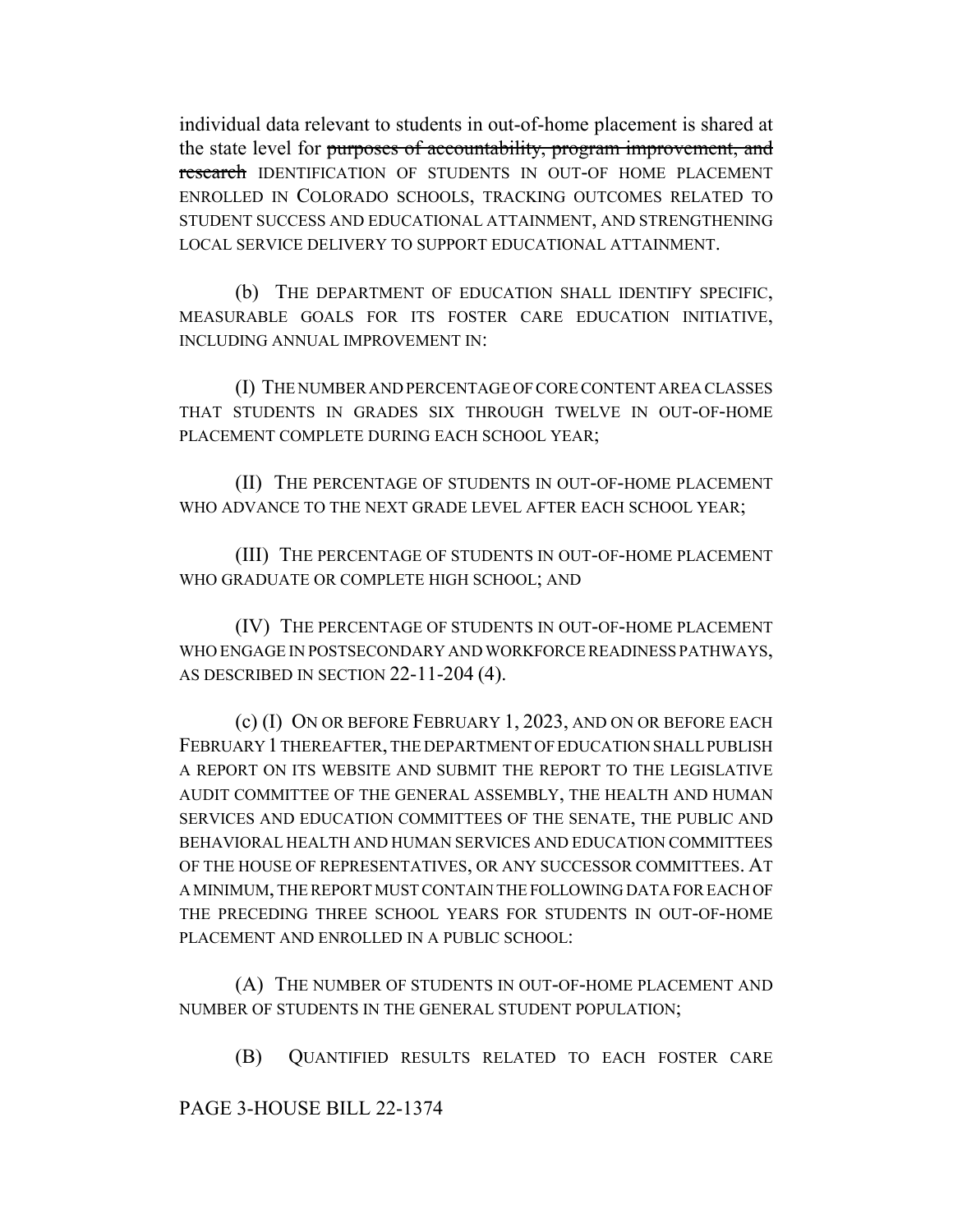EDUCATION INITIATIVE GOAL IDENTIFIED IN SUBSECTION  $(9)(b)$  OF THIS SECTION;

(C) THE TOTAL NUMBER AND PROPORTION OF STUDENTS IN OUT-OF-HOME PLACEMENT COMPARED TO THE GENERAL STUDENT POPULATION WHO WERE ENROLLED IN ONE SCHOOL, TWO SCHOOLS, THREE SCHOOLS, OR MORE THAN THREE SCHOOLS DURING EACH SCHOOL YEAR;

(D) THE RATES OF ATTENDANCE AND BEING HABITUALLY TRUANT, AS DEFINED IN SECTION 22-33-102 (3.5), FOR STUDENTS IN OUT-OF-HOME PLACEMENT COMPARED TO THE GENERAL STUDENT POPULATION;

(E) THE DROPOUT RATES OF STUDENTS IN OUT-OF-HOME PLACEMENT COMPARED TO THE GENERAL STUDENT POPULATION BY INDIVIDUAL GRADE LEVEL FOR GRADES SEVEN THROUGH TWELVE;

(F) THE NUMBER AND PERCENTAGE OF STUDENTS IN OUT-OF-HOME PLACEMENT WHO RE-ENROLLED IN SCHOOL AFTER DROPPING OUT COMPARED TO THE GENERAL STUDENT POPULATION;

(G) THE NUMBER AND PERCENTAGE OF STUDENTS IN OUT-OF-HOME PLACEMENT WHO GRADUATED OR COMPLETED HIGH SCHOOL IN FOUR YEARS COMPARED TO THE GENERAL STUDENT POPULATION; AND

(H) THE NUMBER AND PERCENTAGE OF STUDENTS IN OUT-OF-HOME PLACEMENT WHO TOOK MORE THAN FOUR YEARS TO GRADUATE OR COMPLETE HIGH SCHOOL COMPARED TO THE GENERAL STUDENT POPULATION.

 $(II)$  NOTWITHSTANDING SECTION 24-1-136  $(11)(a)(I)$ , THE REQUIREMENT TO SUBMIT THE REPORT DESCRIBED IN THIS SUBSECTION  $(9)(c)$ CONTINUES INDEFINITELY.

**SECTION 3.** In Colorado Revised Statutes, **add** 26-5-116 as follows:

**26-5-116. Fostering educational opportunities for youth in foster care program - creation - report.** (1) THERE IS CREATED IN THE STATE DEPARTMENT THE FOSTERING EDUCATIONAL OPPORTUNITIES FOR YOUTH IN FOSTER CARE PROGRAM, REFERRED TO IN THIS SECTION AS THE "PROGRAM", TO IMPROVE EDUCATIONAL OPPORTUNITIES OF STUDENTS IN OUT-OF-HOME

PAGE 4-HOUSE BILL 22-1374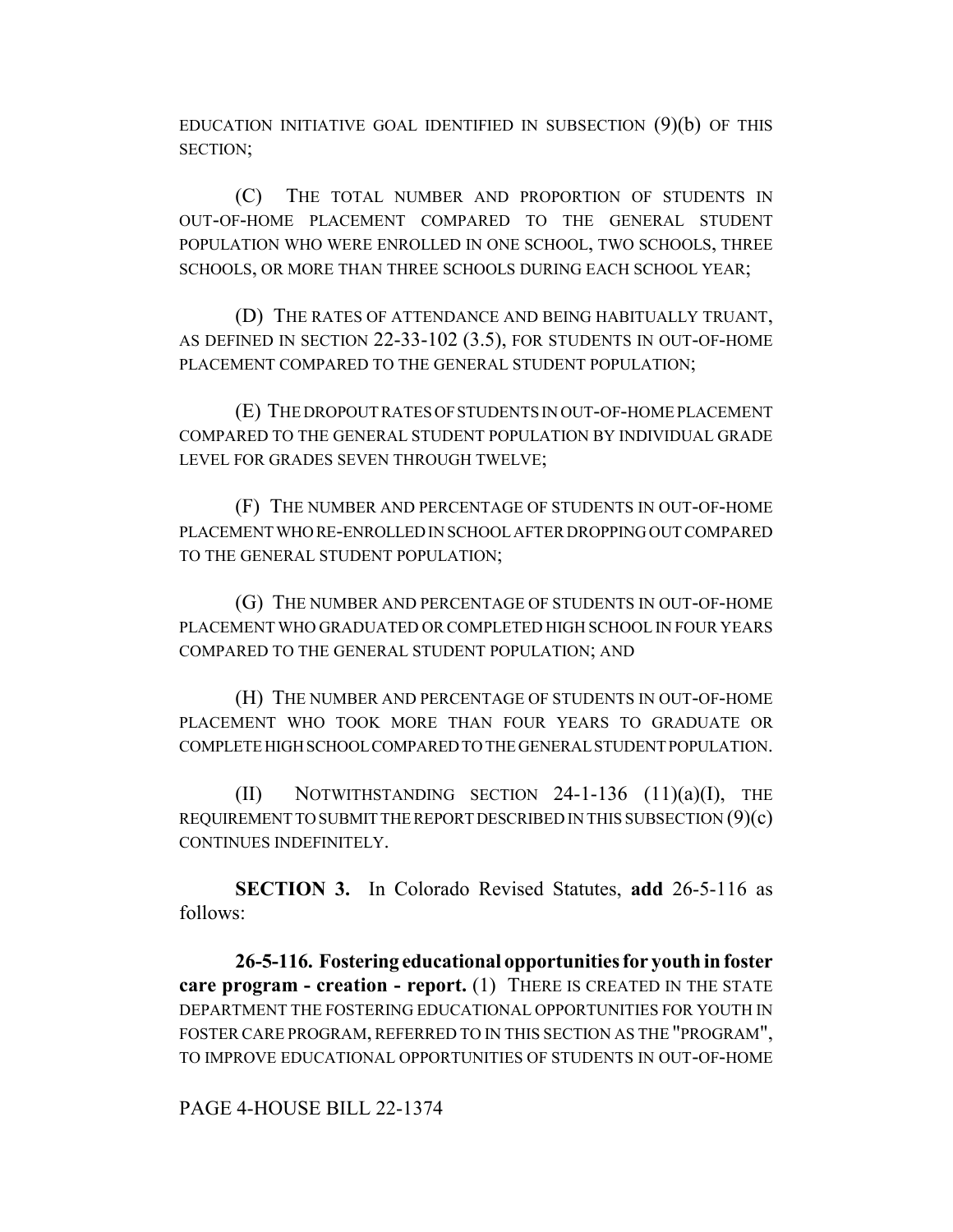PLACEMENTS. THE PROGRAM MUST SERVE STUDENTS IN GRADES NINE THROUGH TWELVE WHO ARE OR PREVIOUSLY WERE IN OUT-OF-HOME CARE, WITH THE OPTION TO EXPAND TO GRADES SIX THROUGH EIGHT. THE PROGRAM MUST BE MODELED AFTER THE JEFFERSON COUNTY PILOT PROGRAM TO IMPROVE EDUCATIONAL OUTCOMES FOR FOSTER YOUTH DESCRIBED IN SECTION 24-37-404, AND, AS PART OF THE PROGRAM, THE STATE DEPARTMENT SHALL CONTINUE TO ADMINISTER THE PILOT PROGRAM AFTER FUNDING FOR THE PILOT PROGRAM IS NO LONGER AVAILABLE. SUBJECT TO AVAILABLE FUNDING, THE STATE DEPARTMENT SHALL CONTRACT WITH AT LEAST TWO BUT NO MORE THAN FIVE ADDITIONAL SCHOOL DISTRICTS TO IMPLEMENT THE PROGRAM. THE STATE DEPARTMENT SHALL SELECT THE SCHOOL DISTRICTS BASED ON DISTRICT NEED, LOCAL FOSTER CARE POPULATION, AND GEOGRAPHIC DIVERSITY.

(2) (a) ON JULY 1, 2023, AND EACH JULY 1 THEREAFTER, THE STATE DEPARTMENT SHALL PUBLISH A REPORT ON ITS WEBSITE AND SUBMIT THE REPORT TO THE LEGISLATIVE AUDIT COMMITTEE OF THE GENERAL ASSEMBLY, THE HEALTH AND HUMAN SERVICES AND EDUCATION COMMITTEES OF THE SENATE, THE PUBLIC AND BEHAVIORAL HEALTH AND HUMAN SERVICES AND EDUCATION COMMITTEES OF THE HOUSE OF REPRESENTATIVES, OR ANY SUCCESSOR COMMITTEES. THE REPORT MUST INCLUDE INFORMATION ON PROGRAM IMPLEMENTATION AND PERFORMANCE METRICS OF STUDENTS IDENTIFIED IN THE FOSTER CARE EDUCATION INITIATIVE AS DESCRIBED IN SECTION 22-32-138 (9).

(b) NOTWITHSTANDING SECTION  $24-1-136$   $(11)(a)(I)$ , THE REQUIREMENT TO SUBMIT THE REPORT DESCRIBED IN THIS SUBSECTION (2) CONTINUES INDEFINITELY.

**SECTION 4.** In Colorado Revised Statutes, 22-33-107, **amend** (4) as follows:

**22-33-107. Enforcement of compulsory school attendance definitions.** (4) On or before September 15, 2010 SEPTEMBER 15, 2022, and on or before September 15 each year thereafter, the board of education of each school district shall report to the department of education the number of children STUDENTS' INDIVIDUAL ATTENDANCE INFORMATION, INCLUDING TOTAL DAYS ATTENDED, TOTAL DAYS EXCUSED, TOTAL DAYS UNEXCUSED, TOTAL POSSIBLE ATTENDANCE DAYS, AND THOSE who are habitually truant, as defined in section 22-33-102 (3.5), for the preceding

PAGE 5-HOUSE BILL 22-1374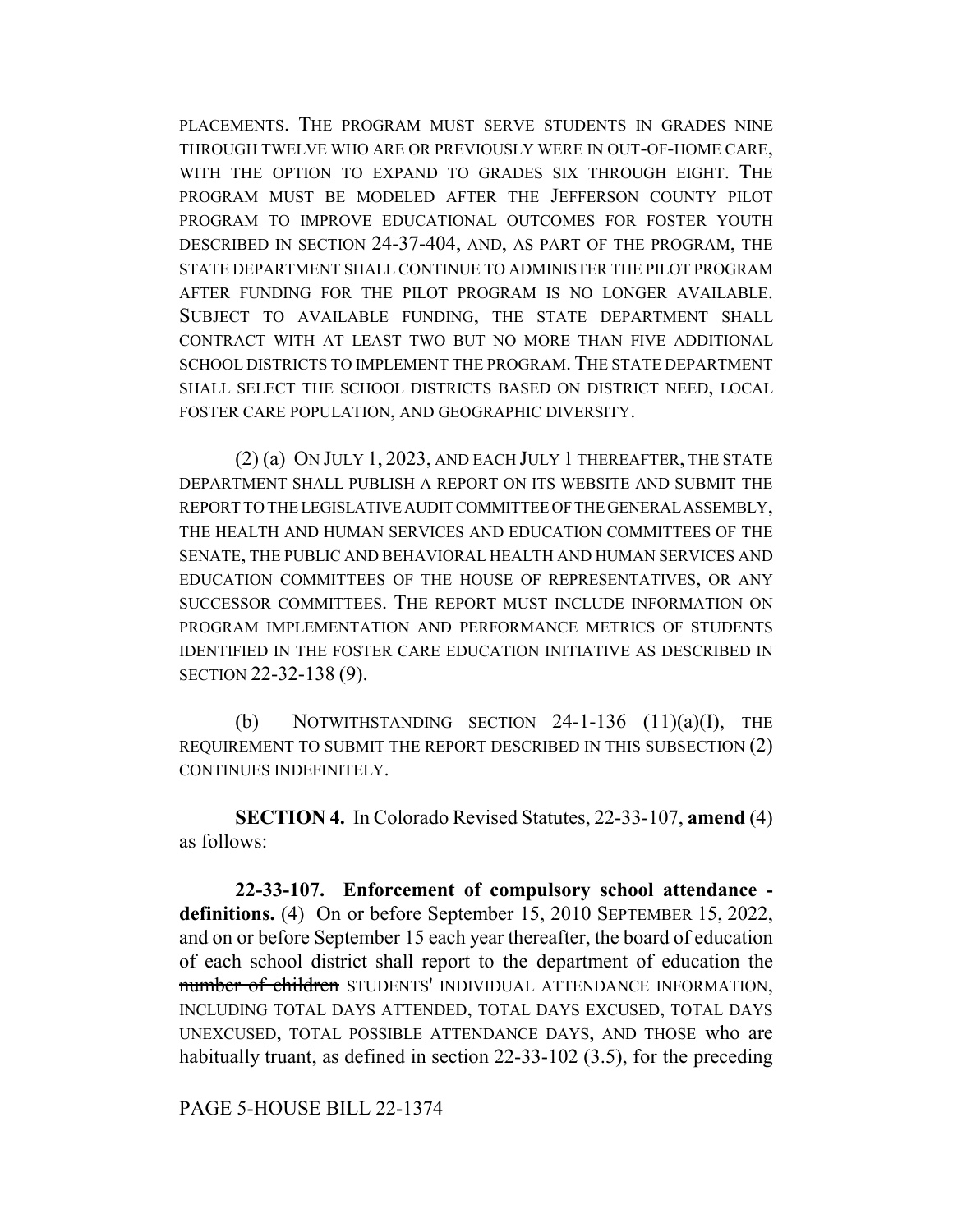academic year. The department shall post this THE AGGREGATED information for each school district on its website for the public to access and may post additional information reported by school districts related to truancy.

**SECTION 5. Appropriation.** (1) For the 2022-23 state fiscal year, \$563,568 is appropriated to the department of human services for use by the division of child welfare. This appropriation is from the general fund. To implement this act, the division may use this appropriation as follows:

(a) \$84,387 for administration, which amount is based on an assumption that the division will require an additional 0.9 FTE; and

(b) \$479,181 for fostering opportunities.

(2) For the 2022-23 state fiscal year, \$210,677 is appropriated to the department of education. This appropriation is from the general fund. To implement this act, the department may use this appropriation as follows:

(a) \$100,677 for the office of dropout prevention and student reengagement, which amount is based on an assumption that the department will require an additional 0.6 FTE; and

(b) \$110,000 for information technology services.

**SECTION 6. Safety clause.** The general assembly hereby finds,